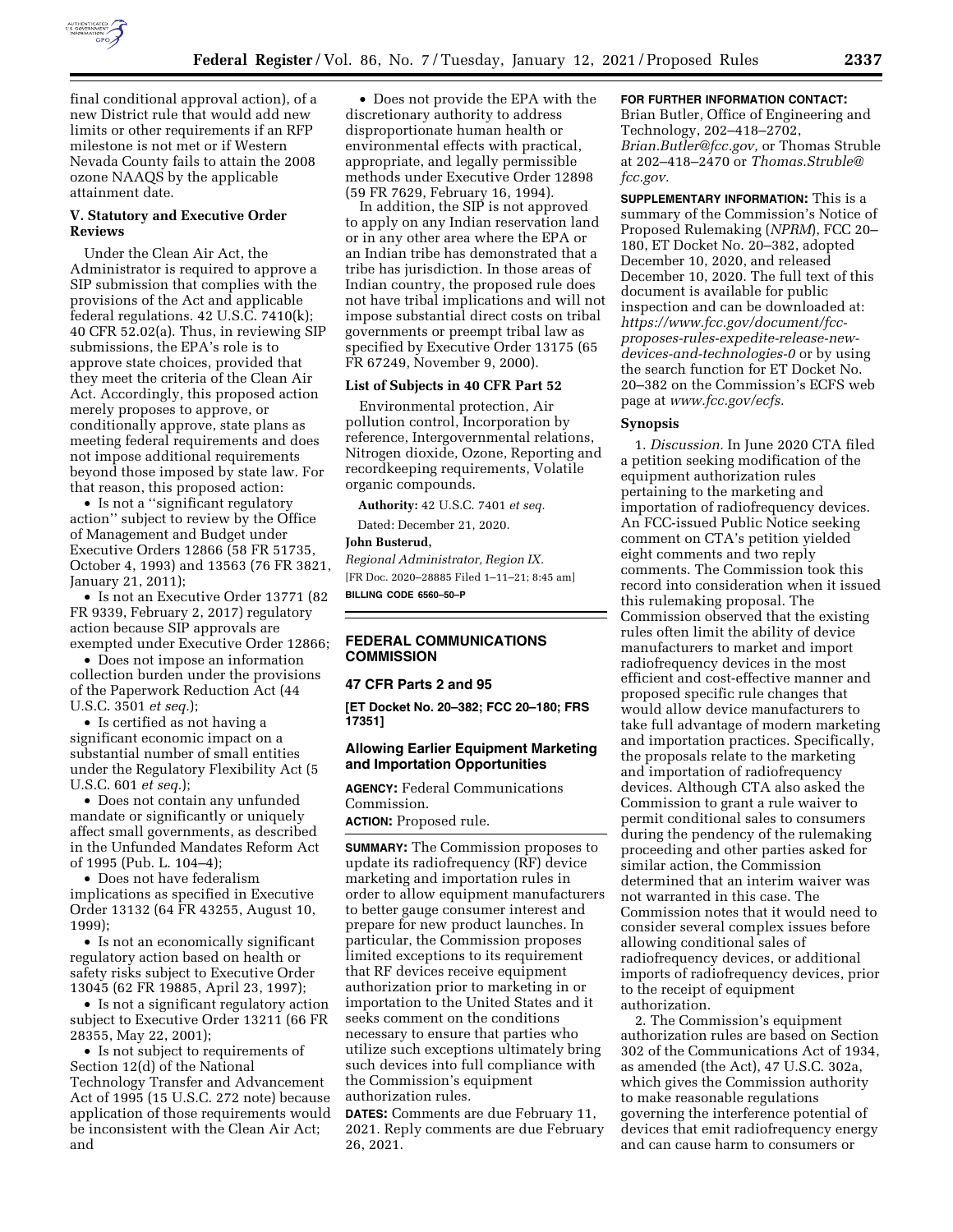other radio operations. The Commission uses the equipment authorization program, codified in Part 2 of its rules, 47 CFR part 2, to ensure that radiofrequency devices comply with its technical and equipment authorization requirements before they can be marketed in or imported to the United States. There are two different approval procedures for equipment authorization—Certification and Supplier's Declaration of Conformity (SDoC). Certification, the most rigorous approval process for radiofrequency devices, results in an equipment authorization issued by an FCCrecognized Telecommunication Certification Body (TCB) based on an evaluation of the supporting documentation and test data submitted to the TCB. SDoC is a procedure that requires the party responsible for compliance (who must be located in the United States) to ensure that the equipment complies with the appropriate technical standards. Unlike with Certification, equipment authorized under the SDoC procedure is not listed in a Commission database.

3. Subpart I of part 2 of the Commission's rules sets out the conditions under which radiofrequency devices that are capable of causing harm to consumers or other radio operations may be marketed in the United States. Marketing is broadly defined to include ''sale or lease, or offering for sale or lease, including advertising for sale or lease, or importation, shipment, or distribution for the purpose of selling or leasing or offering for sale or lease.'' 47 CFR 2.803(a). In general, parties may not market radiofrequency devices unless the devices have been properly authorized or otherwise comply with all applicable technical, labeling, identification, and administrative requirements. 47 CFR 2.803(b). An existing limited exception permits conditional sales contracts—that is, sales whereby the actual delivery of the product to the buyer is postponed—to wholesalers and retailers. The Commission proposes to modernize its rules to also allow conditional sales, but not delivery, of radiofrequency devices to consumers prior to authorization.

4. The Commission expresses belief that the marketplace and the consumer experience have changed such that there is good reason to modify the rules to allow for some conditional sales. These reasons include that such sales would allow manufacturers to better gauge consumer interest and demand, would improve supply-chain management and thus reduce waste, and would support the highly competitive communications market where the development and life

cycles of new devices are short. The Commission further recognizes that the its proposal has the potential to better align its processes with popular consumer expectations and noted CTA's claim that pre-ordering consumer goods has become commonplace. The Commission seeks comment on its observations and asks whether there are other benefits or risks associated with the proposed marketing rule that it had not identified. The Commission asks if expanding the scope of marketing to include conditional sales of radiofrequency devices directly to consumers would yield the anticipated benefits for industry and consumers and whether there are other actions the FCC could take that would more effectively meet its objective.

5. The Commission also recognizes the continuing importance of ensuring that unauthorized radiofrequency devices do not reach consumers where they could potentially cause harm. As a fundamental matter, the Commission proposes to prohibit the delivery of radiofrequency devices to consumers prior to authorization. The Commission notes that its rules are designed to prevent the sale and operation of noncompliant devices, and that manufacturers and vendors who market and deliver non-compliant devices to purchasers in the United States, as well as domestic consumers who operate non-compliant devices, can be held liable for violating these rules.

6. The Commission seeks comment on whether there are additional safeguards that it should implement. Are there certain types of devices for which conditional sales to consumers would not be appropriate? These could include devices designed to operate in particular frequency bands where extensive preoperation coordination is required; equipment designed for commercial operation that could pose a greater risk of harmful interference or harm to persons if not installed properly; and medical or other equipment that require review or approval by other regulatory bodies. How can the Commission prevent devices that have no likelihood of being approved from being marketed? Should equipment that could only operate under a Commission waiver be prohibited from marketing prior to a waiver being granted? The Commission recognizes that certain types of devices are used to ensure the safety of life and property on board ships and aircraft. Should the Commission exclude those types of devices? If not, the Commission notes that certain rules in parts 80, 87, and 95 of the Commission's rules may need to be adjusted and proposed to revise these rules accordingly. To this

end, the Commission identifies Section 95.391, 47 CFR 95.391, and seeks comment on whether other rules, such as those provided under Sections 80.1061, 87.147, and 95.2991, 47 CFR 80.1061, 87.147, and 95.2991, would also need to be revised or clarified. The Commission asks whether there are other specific devices subject to certain rules that might also need to be excluded and directed commenters to be specific in detailing which rules and what types of equipment would be implicated, and why these would need to be treated differently.

7. The Commission's proposed rule would require the prospective buyer to be advised at the time of marketing the conditional sale that the equipment is subject to the Commission's rules and delivery to the buyer is contingent upon compliance with the applicable equipment authorization and technical requirements. The Commission asks whether it should require the seller to make additional disclosures throughout the marketing and sales process, including up to the time of delivery, noting that TechFreedom had suggested that the Commission require any seller to display specific language warning potential customers that they are preordering a device that is not yet certified under the Commission's rules, and it ultimately may never be delivered. The Commission proposes that sellers should be required to prominently display language clarifying the conditional nature of a sale at the time of offer, as set forth in the proposed rules.

8. The Commission asks whether there are other disclosures that sellers should make when marketing radiofrequency devices to consumers prior to equipment authorization. Should the Commission require sellers to provide information on how to seek a refund in the event the device does not receive authorization? If so, how should the seller provide this information? How would consumers be notified that authorization was not granted, and that the devices will not be delivered? What records of such notice are needed? Should the Commission require online marketplaces to ensure all advertisements of devices marketed through conditional sales include the required disclosures? If unique identifying information (*e.g.,* model numbers, expected FCC ID) is known at the time of marketing, should the Commission require that information to be disclosed in online advertisements?

9. The Commission asks if it should require manufacturers to include a label on device packaging noting that it shall not be delivered to consumers prior to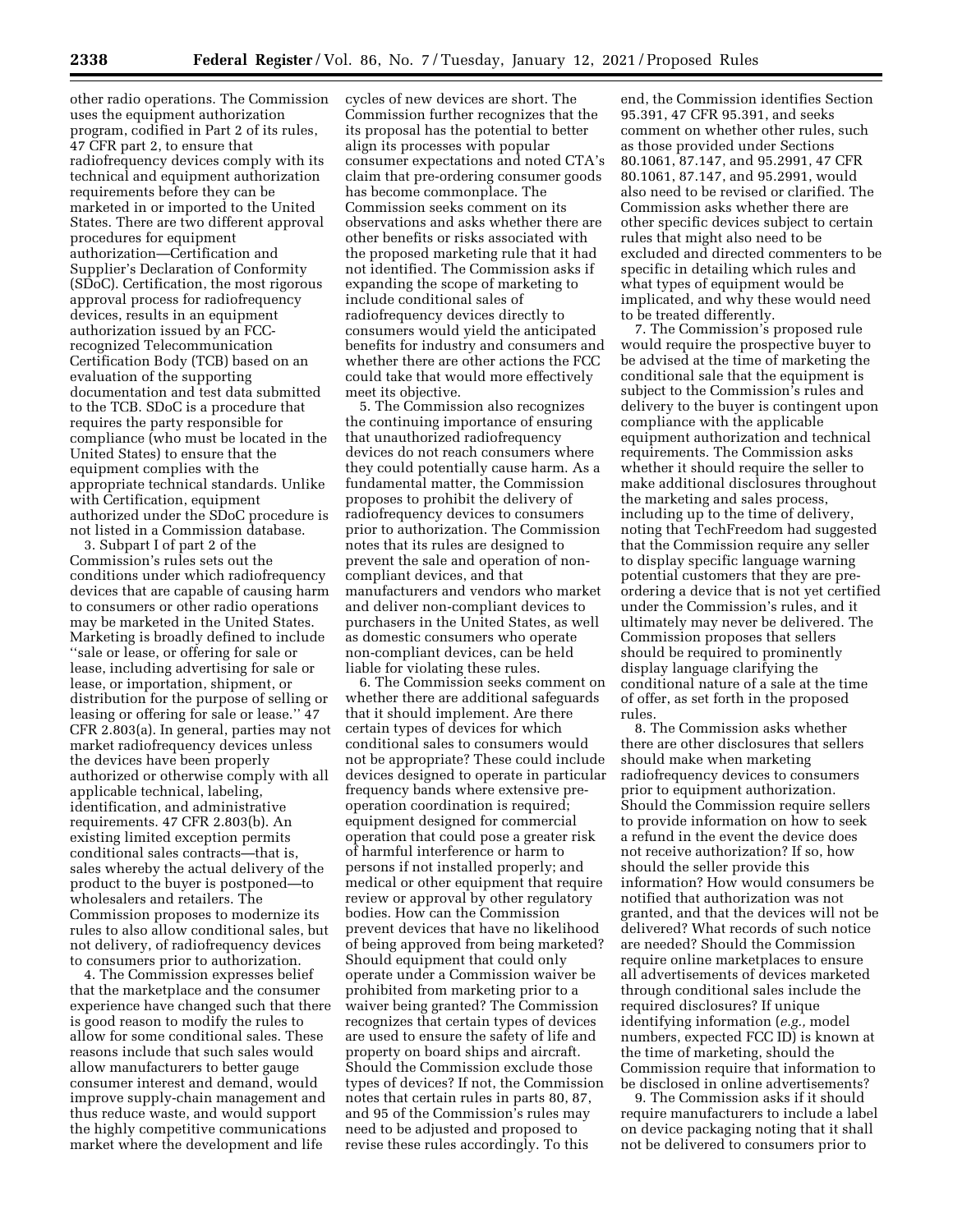obtaining equipment authorization and, if so, how it should implement this requirement as any such label notice would only have temporary applicability. The Commission asks what information should be included on the label and whether there are other steps the Commission could take to ensure that all parties are fully aware that device delivery is prohibited prior to authorization.

10. The Commission asks if it should impose particular recordkeeping requirements on the manufacturer so that such equipment can be accounted for if equipment authorization is ultimately not granted or enforcement action needs to be taken. If so, the Commission proposes to require that the manufacturer retain these records and provide them to the Commission upon request; it further asks what time period would be appropriate. The Commission also asks if the seller should be required to provide the Commission with a monthly update on the number of units pre-ordered, and what requirements for maintaining a designated agent or point of contact based in the United States would be appropriate.

11. The Commission asks what effect its proposal might have on its enforcement activities. Acknowledging that its proposal could lead to situations that might upset consumers' expectations, the Commission asks what scenarios could cause problems and seeks comment on whether it should adopt specific rules to address any potential harms that may result from allowing conditional sales of radiofrequency devices to consumers. For example, if equipment authorization is not granted, what actions should be required of the manufacturer to ensure that unauthorized equipment is not made available to consumers? If an unauthorized device is delivered to a consumer prior to receipt of the equipment authorization, what are the appropriate sanctions? What should the base forfeiture be for such violations? Should the forfeiture be based on the number of unauthorized units that are delivered? Should the Commission deny future equipment authorization applications from grantees who deliver unauthorized devices to consumers, either directly or indirectly through a third-party retailer? Should the Commission require additional protections to prevent potential harm from online vendors or from overseas vendors? What would those protections look like? If a manufacturer delivers a device that has failed to receive authorization, should domestic consumers who operate the noncompliant device be liable for violating

the Commission's rules? The Commission seeks comment on these questions as well as any other enforcement measures that may be appropriate.

12. The Commission seeks comment on the government's role when a conditionally sold radiofrequency device cannot be delivered and consumers may be entitled to a refund or similar remedy under the sales agreement. The Commission asks if there were actions it could take to set appropriate consumer expectations, direct consumers to appropriate resources, and avoid becoming overwhelmed with general questions and complaints for which other agencies or entities may be a more appropriate contact. Should sellers make additional product and contact information readily available—such as on their websites or that of a relevant industry trade group (such as CTA), or as a specific disclosure to the Commission—to make it easier to identify what a caller is talking about and where they should direct their concerns? The Commission asks about the role of the Federal Trade Commission, state attorneys general, or other enforcement entities outside of the Commission in providing consumer relief. Are these the best authorities for redressing potential consumer injuries from conditional sales of radiofrequency devices? How should the information about these authorities be provided to consumers? What role, if any, should the Commission have in providing this information to consumers? What role, if any, should the Commission have in assisting other official bodies in seeking redress for consumers? Should the Commission make contact information available on its website to identify where consumers should direct their concerns? The Commission tentatively concludes that adequate remedies exist for contractual and similar harms that are external to the Commission and seeks comment on this observation. The Commission asks if it should establish a memorandum of understanding with the Federal Trade Commission to share information on potential violations or best practices in this area, as it has done in the past to facilitate coordination on issues that span multiple jurisdictions.

13. The Commission notes that its proposed rule would retain the existing reference to ''manufacturers'' entering into conditional sales contracts, but seeks comment on CTA's request that, ''[t]o the extent entities become responsible for a device's FCC compliance, those 'responsible parties' also should be permitted to engage in conditional sales with consumers.'' The Commission recognizes that

''manufacturers'' may be too limiting for the wide range of creators and innovators who are likely to take advantage of conditional sales of radiofrequency devices to consumers, but was not sure that CTA's suggested addition of ''responsible parties, as defined in Section 2.909 [of the Commission's rules]'' was the most appropriate way to expand the scope of the exemption because that rule addresses the chain of responsibility for the equipment authorization process. For certain conditional sales situations, such as the beginning stages of a Kickstarter campaign, the seller may neither be a ''manufacturer'' nor a ''responsible party'' for purposes of the Commission's Part 2 rules; indeed, for equipment in the conceptual stage, the seller may not have even begun the equipment authorization process. The Commission asks how it should account for such sellers. Alternately, are there benefits or risks to retaining the existing limitation to manufacturers? Would doing so, for example, help ensure that unauthorized and non-compliant radiofrequency devices do not make their way to consumers and cause harm?

14. The Commission did not propose to change Section 2.803(c)(2)(ii), 47 CFR  $2.803(c)(2)(ii)$ , as CTA suggested in its petition. The Commission states that that this is a separate provision that allows limited marketing, in the form of sales, to a narrow class of specialized entities and that it explicitly prohibits the offering for sale to other parties or to end users located in a residential environment. The Commission states that it did not believe it would be necessary to change this portion of the rule to satisfy its discrete objective and that doing so might actually eliminate an important avenue for limited marketing that exists outside the conditional sales contract context. The Commission seeks comment on this conclusion. The Commission also notes that CTA proposed replacing this section with language that would allow manufacturers to enter into contracts for importation and preparatory activities prior to sale. The Commission states that it did not believe that such activities constitute ''marketing'' that would be prohibited if not explicitly permitted under the conditional sales contract rule, but seeks comment from parties that might hold a different view.

15. Finally, the Commission asks about the relative costs and benefits of its proposal to modify the marketing rule. Can the benefits of allowing conditional sales of radiofrequency devices be quantified in terms of cost savings to equipment developers and manufacturers? How would this rule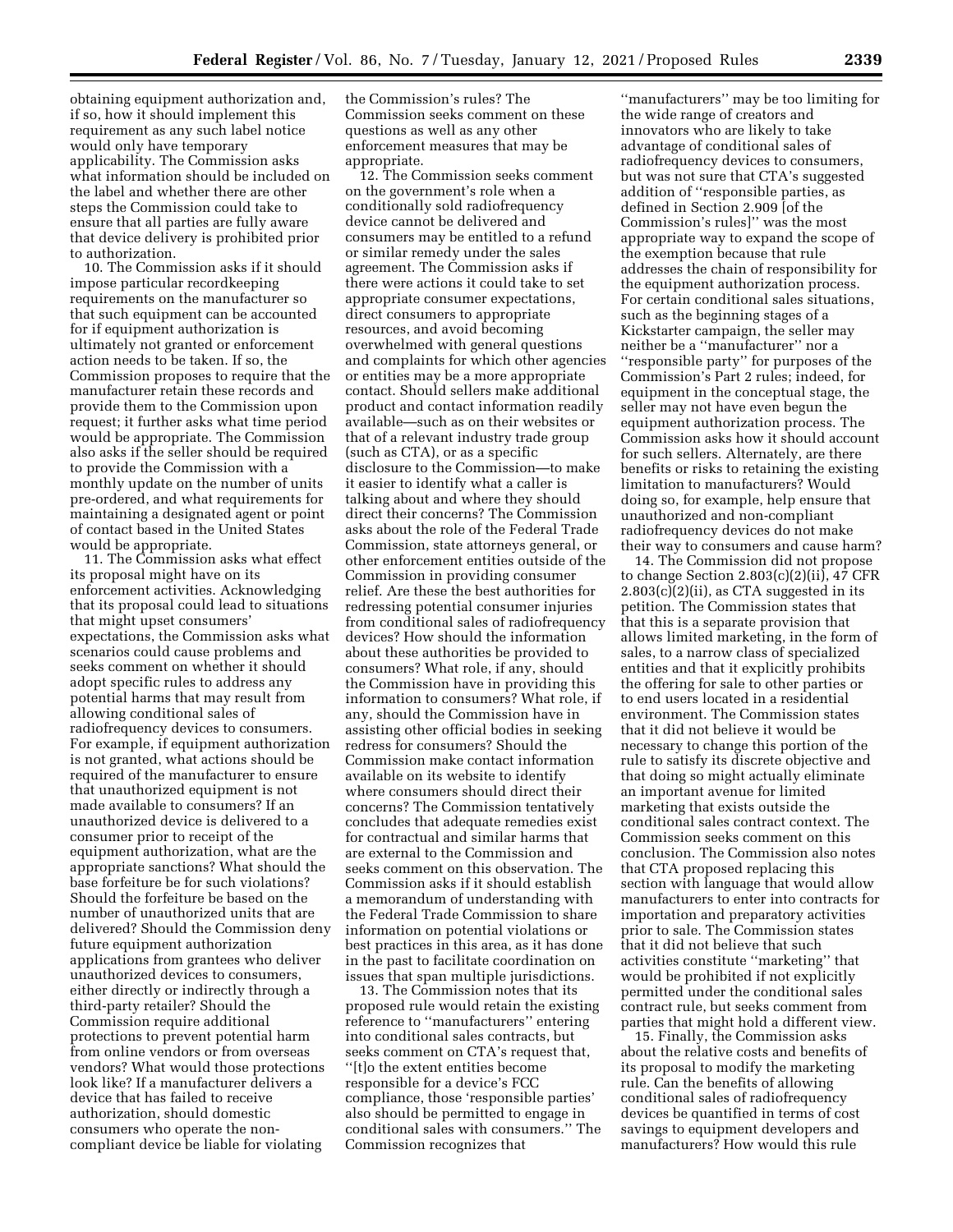change affect the development time for devices and how long it takes to get new innovative devices to market? How should conditional sales of goods and services pre-sold in other contexts inform the Commission's analysis of conditional sales for radiofrequency devices? The Commission encourages commenters to provide data on how common conditional sales are and, to the extent possible, quantify the benefits such conditional sales yield for both industry and consumers. What would be the costs and benefits of expanding conditional sales beyond manufacturers to include a broader class of responsible parties? What would be the costs and benefits of the proposals for record keeping of authorized and unauthorized equipment? How often do crowdfunding campaigns, like those on Kickstarter and other platforms, result in technology products being delivered to consumers? What are the average refund rates for unsuccessful crowdfunding or pre-sale events featuring a technology product that is ultimately not brought to market?

16. Subpart K of part 2 of the Commission's rules sets out the conditions under which radiofrequency devices may be imported into the United States. These rules are designed to provide assurance that radiofrequency devices brought into the United States comply with the technical standards that the Commission has developed to minimize the potential for harm to consumers or other radio operations. These rules also recognize narrowly defined conditions where equipment that has not completed the Commission's equipment authorization process nevertheless may be imported under controlled circumstances, such as for compliance testing, repair, or use by the Federal government. The Commission proposes to allow a limited number of radiofrequency devices subject to Certification to be imported into the United States prior to equipment authorization for pre-sale activities, including imaging, packaging, and delivery to retail locations, by adding a new condition under which limited quantities of radiofrequency devices are permitted to be imported. The Commission states that the proposal would allow device manufacturers to better prepare for new product launches while guarding against the proliferation of unauthorized and non-compliant devices that might increase the risk of causing harm to consumers or other radio operations.

17. The Commission states that it believes that its proposal could provide substantial benefits to device manufacturers and retailers that operate

in a marketplace characterized by outof-country production of many radiofrequency devices, shortened product cycles, and the importance of quickly familiarizing consumers with new electronic devices. The Commission says the proposed change would allow consumers to see and examine devices more quickly to allow them to make more timely purchase decisions and will assist sales associates who need to become familiar with the features associated with mobile 5G devices, Internet of Things devices, and augmented reality and virtual reality devices once those devices are Certified and may be operated. Facilitating an accelerated rollout of such devices, the Commission asserted, is an important way to maintain the United States' global leadership in these industries.

18. The Commission states that it must continue to protect against the possibility of unauthorized devices making their way to consumers and causing harm to consumers or other radio operations. The Commission says that it believes that the proposal would not fundamentally change the general importation practice, in which the overwhelming majority of radiofrequency devices that are imported will satisfy the condition that an equipment authorization has already been obtained, and seeks comment on this observation. The Commission also notes that the proposal would only apply to devices subject to Certification, under which devices are subject to an authorization process that involves rigorous review by a TCB and listing in a Commission database, which should make importers well equipped to satisfy the controls placed in the proposed importation condition. The Commission states that there is no compelling reason to provide for pre-authorization importation of devices that are approved under SDoC, which is a self-certification process that gives the manufacturer substantially greater control over the timing of the equipment authorization process. Because the proposed rule would only allow for specified pre-sale activities, which explicitly exclude marketing and operation, the Commission asks if its proposed definition of pre-sale activities is appropriate. Would this definition of pre-sale activities conflict with other rules, including the proposed rule discussed above to allow marketing of devices prior to authorization? Are there other pre-sale activities that should be included or excluded? Should operation by a limited class of parties (such as agents of the manufacturer) be allowed or prohibited, and if allowed, under

what circumstances and how should those parties be defined?

19. The Commission states that it will need to provide additional safeguards as part of any final rules it adopts. The Commission first seeks comment on specific safeguards based on what CTA had identified in its petition. The Commission asks if it should limit the number of radiofrequency devices that can be imported for pre-sale activities to 4,000, which would be a nationwide total as opposed to a limit on each shipment of devices imported into the United States. The Commission asks if specific controls are needed to ensure manufacturers cannot exceed this limit by, for example, making separate 4,000 unit shipments through multiple ports of entry. If so, what controls would be needed? The proposed rule would also codify a method to exceed this number by providing for written approval to be obtained from the Commission's Chief Engineer, which is consistent with the approach the Commission has taken in other situations. Should this written approval be made public? Would this numerical limitation, with a provision for allowing a greater number of devices, provide a suitable balance between meeting manufacturer and importer needs and limiting the number of unauthorized devices that may be imported under this condition? The Commission notes some commenters discussed the need for a larger number and asks, for these commenters, if 8,000 would be sufficient. The Commission also asks if, given that thousands of devices are granted Certification each year, a smaller limit would result in a meaningful reduction in the risk of unauthorized devices being imported. The Commission asks commenters addressing this matter to provide specific data to justify their suggested limit.

20. The Commission seeks comment on implementing a requirement that manufacturers using the proposed importation exception must have a reasonable basis to believe authorization will be granted within 30 days of importation. Is 30 days an appropriate length of time? Would a longer or shorter timeline for obtaining authorization be appropriate here? What does it mean for a manufacturer to have a reasonable basis to believe authorization will be obtained? Are there particular elements that must make up such determination? For example, would a belief that authorization will be obtained within 30 days be reasonable only if a manufacturer has filed an equipment authorization application with a TCB? Are achieving or performing other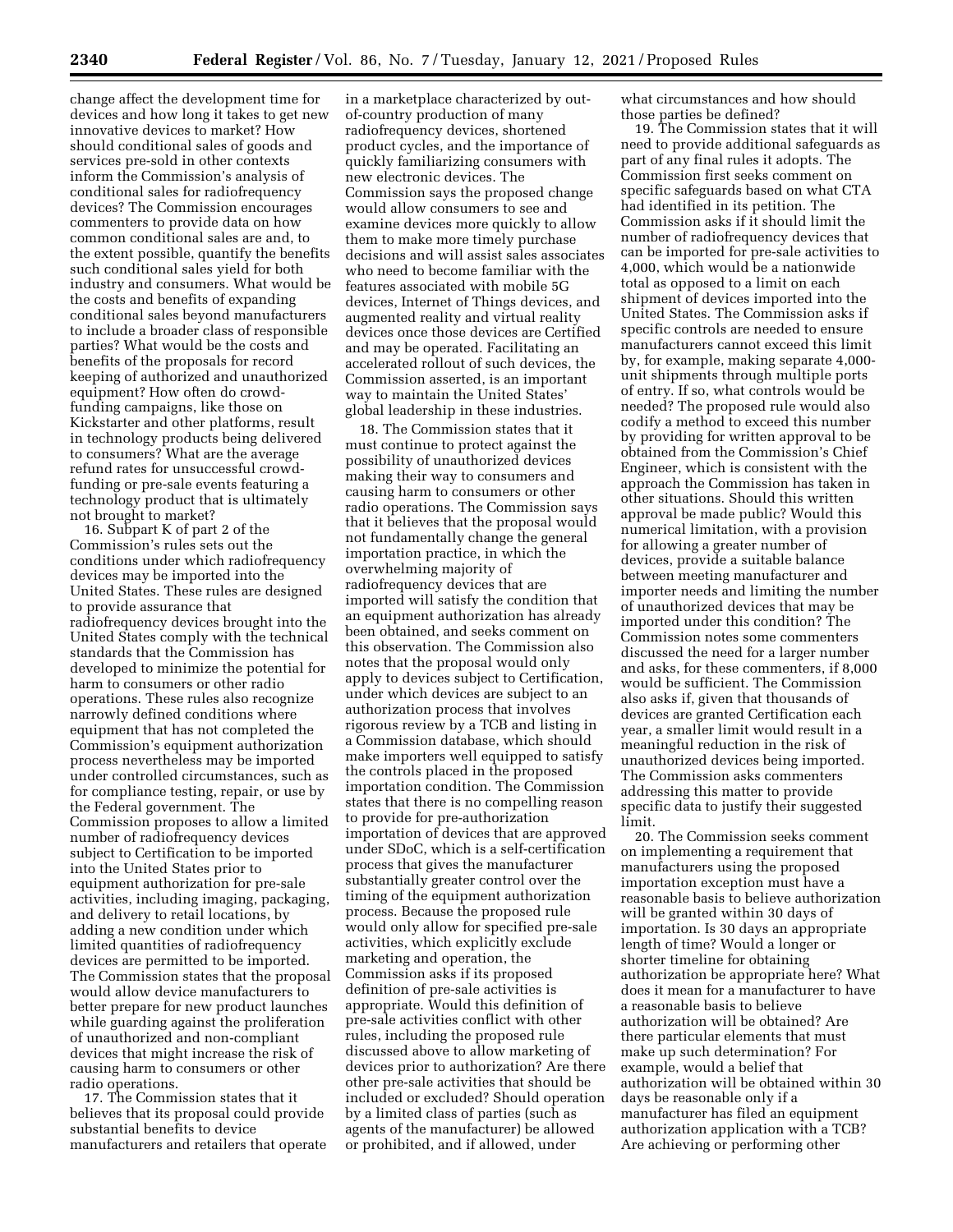milestones in the authorization process appropriate measures of reasonableness? Should the manufacturer be required to request permission in the context of the authorization application process to import devices under this proposed rule? Do existing Commission processes, like pre-approval guidance for TCBs or waiver requests, provide manufacturers with a sufficient general indication of timeframe to allow ascertainment of ''reasonable belief'' under this proposed rule? Should the novelty of a device or its features factor into whether an expectation of approval is reasonable? Should the Commission consider the past experience of the manufacturer in obtaining equipment Certifications as relevant to this determination? Would accounting for past experience, or lack thereof, discourage small businesses or new entrants from taking advantage of this new rule? The Commission also asks if it should require the manufacturer to document, and provide such documentation to the Commission upon request, the basis for its determination of reasonableness prior to importing the devices. If so, how long should the manufacturer be required to retain this documentation? To the extent that such documentation may be important for compliance and enforcement purposes, it proposed that manufacturers be required to maintain this information for five years and provide it to the Commission upon request. Would a longer or shorter timeframe be more appropriate for retaining this information? If so, how long should the information be retained and why? Finally, what consequences would be suitable for cases where the manufacturer's basis to believe authorization will be obtained cannot be considered ''reasonable,'' or if authorization is not obtained within 30 days (or another time period, if that would be more appropriate)?

21. The Commission seeks comment on the use of a temporary device label and asks how such a requirement would be implemented and the benefits it could provide. The Commission discusses CTA's suggestion that the temporary labels would provide notice of the Commission's rules—namely, that devices cannot be displayed, operated, or sold prior to FCC authorization. The Commission asks what information should be required on these labels. Should the Commission require use of the specific language CTA identifies? Would such information be appropriate and adequate in this case? Should other information be required here, such as the model numbers or expected FCC IDs associated with the devices? Should the

temporary labels indicate the administrative, civil, and criminal penalties that can result from unauthorized operation of radiofrequency devices? Should the manufacturer or importer be required to have a designated point of contact indicated on the temporary labels and, if so, should the contact be required to be United States-based? The Commission seeks comment on whether the temporary label must plainly state all of the required information on its face or if the use of a URL or other ''pointer'' should be allowed (and, if so, whether all of the required information should be allowed to be conveyed in that manner). The Commission also seeks comment on whether a labeling requirement should be used to assist consumers and other parties in determining whether the device has become Certified. Should the label contain a URL or other machinereadable ''pointer'' that enables retailers and end-users to verify the status of a device's authorization? If so, would the label need to be temporary? Are other labels or import documentation necessary to allow third parties to identify whether there is a legitimate attempt to obtain authorization for the otherwise unauthorized devices? Should, for example, manufacturers be required to maintain a database or other public-facing way to confirm that an authorization is being sought for the device? Would a temporary label make it easier for bad actors to sell unauthorized devices by falsely claiming their devices have received or are in the process of receiving authorization? Finally, if temporary labels include a URL or other pointer to an online website or database where the equipment's authorization status can be verified, would that reduce the chances of bad actors using such labels for fraudulent purposes?

22. The Commission seeks comment on requiring manufacturers to maintain legal ownership of devices, even after transferring control of them to retailers. How would such a requirement operate in practice? The Commission asks whether the language contained in the proposed rule would be sufficient to implement this proposal. If manufacturers retain legal ownership of devices after they have left their direct control, would that provide them with adequate incentive and means to ensure that their devices do not cause harm to consumers or other radio operations? Would they be able to help remediate any harm that may occur? What are the primary benefits of codifying such a requirement? Would this make it easier

for manufacturers to identify and recall radiofrequency devices from retailers in the event that equipment authorization is not obtained? Would this condition be more burdensome for small manufacturers than large manufacturers? How would this condition impact device retailers? Would it impact small retailers differently than large retailers? Should online retailers and brick-and-mortar retailers be treated differently? Should foreign-based manufacturers be treated differently? Are manufacturers the correct entity here or is there a larger universe of entities to which the ownership provision should apply, such as importers or sellers? Should manufacturers be required to maintain a public-facing database of imports made under this proposed rule? If so, what information should be included in such a database? Should manufacturers otherwise be responsible for unauthorized devices imported under this proposed rule that are operated illegally?

23. The Commission asks about requiring manufacturers to have processes in place to retrieve the equipment from retailers in the event that authorization is denied. How should such processes be structured? For example, should the Commission specify these processes or allow manufacturers to develop their own processes, provided they are effective in retrieving equipment from retailers in the event that authorization is denied? Should the Commission require manufacturers to maintain specific detailed records of which devices are supplied to which locations and/or prepare a formal plan prior to importation? If so, should the Commission require that these records be supplied to the Commission or posted to the manufacturer's website or the website of a relevant industry trade group (such as CTA)? How long should the Commission require these records to be maintained? As with other similar records, should the Commission require that such records be made available to it upon request (such as before devices may be imported for pre-sale activities or in the event that a device recall becomes necessary)? If the manufacturer is unable to obtain authorization for its equipment, should the Commission require the manufacturer to provide the Commission a report detailing its plan for retrieving equipment along with status reports updating the progress of that endeavor? If so, what information should be included in this report? Should the Commission require manufacturers to report the model and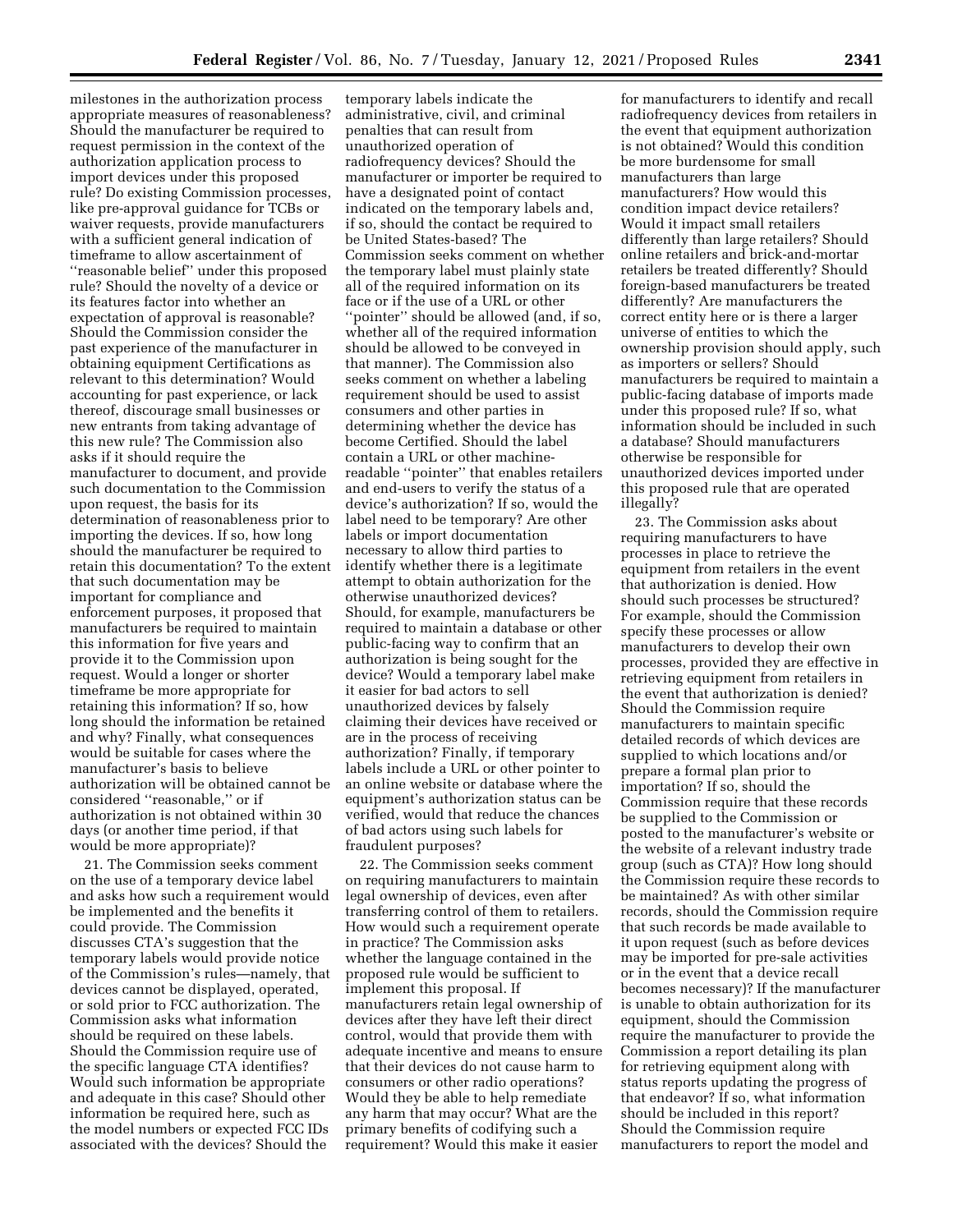serial numbers of all devices that are retrieved? When should a status report be required? How long should manufacturers have to complete the device retrieval process? Would 14 days be appropriate? Should manufacturers have more or less time to complete the retrieval process?

24. The Commission recognizes that there are additional conditions or approaches beyond those discussed above, which were based on safeguards suggested by CTA, that could be appropriate to meet its objectives of adding a new permissible import condition while minimizing the potential for unauthorized and noncompliant radiofrequency devices to cause harm to consumers or other radio operations. The Commission asks whether there are conditions it should adopt in addition to or instead of those CTA has identified and encouraged commenters to identify the specific requirements that would be the most effective while minimizing potential burdens. For example, in addition to or in lieu of a strict numerical importation limit, should the Commission differentiate based on the nature or type of device? Should it exempt certain classes of equipment or equipment that are intended to operate in certain bands due to greater risk of harmful interference or harm to persons, such as U–NII devices, medical devices, or devices designed to operate exclusively in public safety bands? If so, commenters should be specific as to what equipment or bands should be excluded. Further, the Commission recognizes that certain types of devices are used to ensure the safety of life and property on board ships and aircraft and seeks comment on whether there is any reason to exclude those types of devices from its proposal. The Commission also notes that certain rules in Parts 80, 87, and 95 of its rules may need to be adjusted for purposes of streamlining the proposed framework, proposed to revise Section 95.391, 47 CFR 95.391, to ensure that its rules are consistent with the proposed framework, and seeks comment on whether other rules, such as Sections 80.1061, 87.147, and 95.2991, 47 CFR 80.1061, 87.147, and 95.2991, should also be revised or clarified.

25. The Commission notes that some commenters have suggested that it could require a remote shutdown feature for all radiofrequency devices imported for pre-sale activities and observed that under its experimental licensing rules there are specific situations in which licensees must either recall or disable devices at the end of an experiment. The Commission asks if it should adopt such

a requirement in its final rule and, if so, whether it should apply to all types of radiofrequency devices or only radiofrequency devices that operate in accordance with particular Commission rule parts.

26. The Commission notes that the proposed rule restricts devices from being displayed, offered for sale, or marketed to consumers, but places no limitations on where they may be sent after importation. The Commission asks if parties believe that this would present unwarranted risks for adequate control of the devices prior to authorization and, if so, whether the Commission should require that the devices be kept only at specific locations, such as distribution facilities, prior to authorization.

27. Because the proposed rule modification would allow radiofrequency devices that are not yet Certified to be imported, the Commission seeks comment on how manufacturers intend to ensure that these devices comply with the Commission's labeling and disclosure requirements once authorization is obtained. The proposed rule incorporates CTA's suggestion that devices imported pursuant to this Section ''may include the expected FCC ID if obscured by the temporary label.'' The Commission seeks comment on whether this would be an effective way to ensure that a device complies with the Commission's rules once it receives authorization. Would there be situations where manufacturers would have to physically recall devices to ensure that they comply with the labeling and disclosure requirements associated with the Commission's equipment authorization rules? How could the Commission be confident that manufacturers take all necessary steps to ensure that devices imported prior to equipment authorization comply with the Commission's labeling and disclosure rules? What impact would the use of electronic labeling have on this matter?

28. The Commission asks how enforcement of this rule should be structured. What penalties would be appropriate for violating any of the conditions attached to this rule? For example, should a manufacturer be barred from availing itself of this exception for future importations if it fails to obtain authorization for a radiofrequency device imported under this proposed rule? Or if it fails to comply with any of the labeling or reporting requirements the Commission might ultimately adopt? Should a manufacturer be barred from availing itself of this exception for future

importations only if it fails to retrieve all devices after failing to obtain authorization for a radiofrequency device imported under this proposed rule? Should the manufacturer be subject to a penalty under Section 503 of the Act, and if so, what should be the base forfeiture for such violations? Are there other ways the Commission should structure enforcement where the manufacturer fails to retrieve equipment in the event an authorization is denied?

29. The Commission seeks comment on this importation proposal and the likely costs and benefits associated with expanding the provisions under which radiofrequency devices may be imported to support pre-sale activities. Can these benefits be quantified in terms of cost savings to device manufacturers? How would this rule affect the time it takes to get new innovative devices to market? Would importing devices for pre-sale activities generate any other benefits or risks for industry or consumers? The Commission encourages commenters to provide data to quantify these benefits and risks. In addition, what would be the costs to firms in following the safeguards discussed above, such as the use of temporary device labels and maintaining processes to retrieve equipment from retailers if authorization is denied? If commenters have alternative proposals to reform the importation rules, what would be the benefits and costs?

30. The Commission notes that its equipment authorization proceeding in ET Docket 15–170, which also asks questions about importation, remains open and active, it tentatively concluded that the marketing and importation changes proposed in this Notice of Proposed Rulemaking are sufficiently discrete that it could act on them independently, and seeks comment on how they might interrelate with any open equipment authorization matters the Commission has under consideration.

31. Finally, the Commission recognizes that other agencies play an important role in importation matters. The Commission asks if there are specific actions the Commission can take in working with Customs and Border Protection, with which the Commission has a longstanding cooperative relationship, to help ensure that radiofrequency devices imported for pre-sale activities prior to authorization comply with all applicable conditions. Are there other agencies the Commission should work with to ensure that its importation rules operate in an effective and efficient manner? Are there other agencies that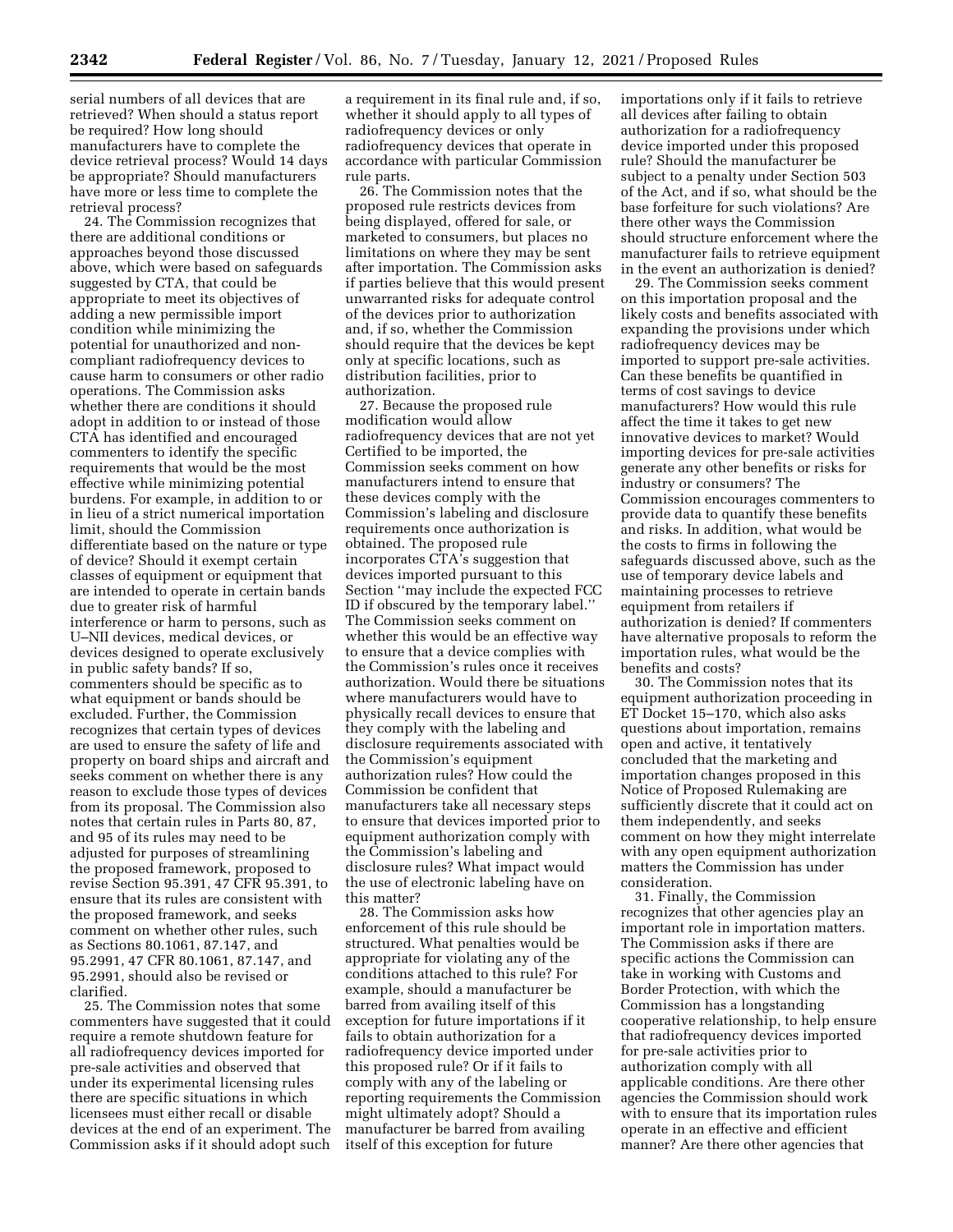have addressed importation issues related to products subject to approval that would provide a model for achieving the Commission's objectives?

#### **Procedural Matters**

32. This document contains proposed new information collection requirements. The Commission, as part of its continuing effort to reduce paperwork burdens, invites the general public and the Office of Management and Budget (OMB) to comment on the information collection requirements contained in this document, as required by the Paperwork Reduction Act of 1995, Public Law 104–13. In addition, pursuant to the Small Business Paperwork Relief Act of 2002, Public Law 107–198, see 44 U.S.C. 3506(c)(4), we seek specific comment on how we might further reduce the information collection burden for small business concerns with fewer than 25 employees.

33. *Initial Regulatory Flexibility Analysis.* As required by the Regulatory Flexibility Act, the Commission has prepared an Initial Regulatory Flexibility Analysis (IRFA) of the possible significant economic impact on a substantial number of small entities of the proposals addressed in this Notice. The Full IRFA is found in Appendix B at *[https://www.fcc.gov/document/fcc](https://www.fcc.gov/document/fcc-proposes-rules-expedite-release-new-devices-and-technologies-0)[proposes-rules-expedite-release-new](https://www.fcc.gov/document/fcc-proposes-rules-expedite-release-new-devices-and-technologies-0)[devices-and-technologies-0.](https://www.fcc.gov/document/fcc-proposes-rules-expedite-release-new-devices-and-technologies-0)* Written public comments are requested on the IRFA. These comments must be filed in accordance with the same filing deadlines for comments on the NPRM, and they should have a separate and distinct heading designating them as responses to the IRFA. The Commission's Consumer and Governmental Affairs Bureau, Reference Information Center, will send a copy of this Notice, including the IRFA, to the Chief Counsel for Advocacy of the Small Business Administration, in accordance with the Regulatory Flexibility Act.

34. The Commission requests written public comment on the IRFA. Comments must be filed in accordance with the same filing deadlines as comments filed in response to the NPRM and must have a separate and distinct heading designating them as responses to the IRFA. The Commission's Consumer and Governmental Affairs Bureau, Reference Information Center, will send a copy of this Notice, including the IRFA, to the Chief Counsel for Advocacy of the Small Business Administration, in accordance with the Regulatory Flexibility Act.

35. *Ex Parte Presentations.* The proceeding this Notice initiates shall be treated as a ''permit-but-disclose'' proceeding in accordance with the

Commission's *ex parte* rules. Persons making *ex parte* presentations must file a copy of any written presentation or a memorandum summarizing any oral presentation within two business days after the presentation (unless a different deadline applicable to the Sunshine period applies). Persons making oral *ex parte* presentations are reminded that memoranda summarizing the presentation must (1) list all persons attending or otherwise participating in the meeting at which the *ex parte*  presentation was made, and (2) summarize all data presented and arguments made during the presentation. If the presentation consisted in whole or in part of the presentation of data or arguments already reflected in the presenter's written comments, memoranda or other filings in the proceeding, the presenter may provide citations to such data or arguments in his or her prior comments, memoranda, or other filings (specifying the relevant page and/or paragraph numbers where such data or arguments can be found) in lieu of summarizing them in the memorandum. Documents shown or given to Commission staff during *ex parte* meetings are deemed to be written *ex parte* presentations and must be filed consistent with rule 1.1206(b). In proceedings governed by rule 1.49(f) or for which the Commission has made available a method of electronic filing, written *ex parte* presentations and memoranda summarizing oral *ex parte*  presentations, and all attachments thereto, must be filed through the electronic comment filing system available for that proceeding, and must be filed in their native format (*e.g.,* .doc, .xml, .ppt, searchable .pdf). Participants in this proceeding should familiarize themselves with the Commission's *ex parte* rules.

36. *Filing Requirements.* Pursuant to §§ 1.415 and 1.419 of the Commission's rules, 47 CFR 1.415, 1.419, interested parties may file comments and reply comments on or before the dates indicated on the first page of this document. Comments may be filed using the Commission's Electronic Comment Filing System (ECFS). *See Electronic Filing of Documents in Rulemaking Proceedings,* 63 FR 24121 (1998).

• *Electronic Filers:* Comments may be filed electronically using the internet by accessing the ECFS: *[http://apps.fcc.gov/](http://apps.fcc.gov/ecfs/)  [ecfs/.](http://apps.fcc.gov/ecfs/)* 

• *Paper Filers:* Parties who choose to file by paper must file an original and one copy of each filing.

Filings can be sent by commercial overnight courier, or by first-class or overnight U.S. Postal Service mail. All filings must be addressed to the Commission's Secretary, Office of the Secretary, Federal Communications Commission.

• Commercial overnight mail (other than U.S. Postal Service Express Mail and Priority Mail) must be sent to 9050 Junction Drive, Annapolis Junction, MD 20701. U.S. Postal Service first-class, Express, and Priority mail must be addressed to 45 L Street NE, Washington, DC 20554.

• Effective March 19, 2020, and until further notice, the Commission no longer accepts any hand or messenger delivered filings. This is a temporary measure taken to help protect the health and safety of individuals, and to mitigate the transmission of COVID–19. See FCC Announces Closure of FCC Headquarters Open Window and Change in Hand-Delivery Policy, Public Notice, DA 20–304 (March 19, 2020). *[https://www.fcc.gov/document/fcc](https://www.fcc.gov/document/fcc-closes-headquarters-open-window-and-changes-hand-delivery-policy)[closes-headquarters-open-window-and](https://www.fcc.gov/document/fcc-closes-headquarters-open-window-and-changes-hand-delivery-policy)[changes-hand-delivery-policy.](https://www.fcc.gov/document/fcc-closes-headquarters-open-window-and-changes-hand-delivery-policy)* 

37. *People with Disabilities:* To request materials in accessible formats for people with disabilities (braille, large print, electronic files, audio format), send an email to *[fcc504@fcc.gov](mailto:fcc504@fcc.gov)*  or call the Consumer & Governmental Affairs Bureau at 202–418–0530 (voice), 202–418–0432 (tty).

#### **Ordering Clauses**

38. Accordingly, *it is ordered,*  pursuant to Sections 4(i), 201, 302, and 303 of the Communications Act of 1934, as amended, 47 U.S.C. 154(i), 201, 302a, 303, that this *Notice of Proposed Rulemaking* is hereby *adopted.* 

39. *It is further ordered* that the Commission's Consumer and Governmental Affairs Bureau, Reference Information Center, *shall send* a copy of this *Notice of Proposed Rulemaking,*  including the Initial and Final Regulatory Flexibility Analyses, to the Chief Counsel for Advocacy of the Small Business Administration.

40. *It is further ordered* that the Commission's Consumer and Governmental Affairs Bureau, Reference Information Center, *shall send* a copy of this *Notice of Proposed Rulemaking,*  including the Initial and Final Regulatory Flexibility Analyses, to Congress and the Government Accountability Office pursuant to the Congressional Review Act, *see* 5 U.S.C.  $801(a)(1)(A)$ .

#### **List of Subjects**

#### *47 CFR Part 2*

Frequency Allocations and Radio Treaty Matters; General Rules and Regulations.